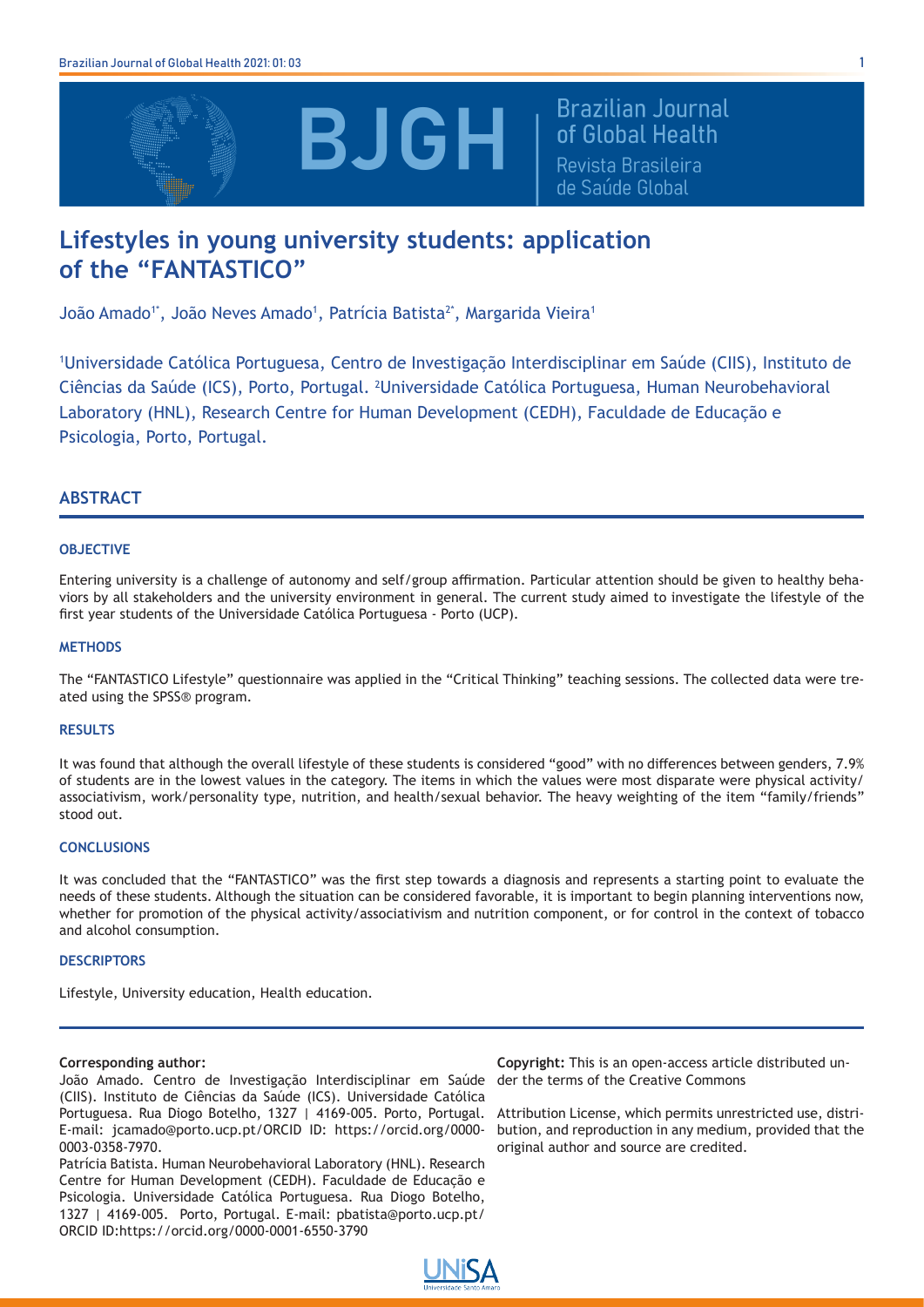#### **INTRODUCTION**

Health, both individual and community, emerges from the underlying capital, which is sustained, managed, and enhanced in the environment in which the life process is managed and developed.

Lifestyles represent the person's idiosyncratic reaction to their circumstances and experiences in social interactions with others and the environment. The adoption of healthy lifestyles acquired at an early age is a factor considered as the most solid constraint for successful aging<sup>1-4</sup>; we could say that a good start leads to a better end.

The sooner the behaviors of the individual and the group move closer to the evidence obtained for models of a better quality of life, the more the community and its members will be able to enjoy a high level of health<sup>2</sup>.

At the same time, research confirms that education, namely higher education, offers significant potential for positively influencing the health and well-being of students, staff, and the wider community, through education, research, knowledge sharing, and institutional practice<sup>4-9</sup>.

The concept of Healthy Universities and Higher Education Institutions is based on the work, experience, and learning promoted by the cities, work environment, schools, and the European Network of Health Promoting Universities. In this broad scope, it encompasses the integration of health in university culture, processes, and policies<sup>4,6</sup>.

Healthy Universities and/or Health Promoters are those that incorporate Health Promotion in their educational and work projects, with the aim of promoting human development in all its components (biological, psychological, and social) and improving the quality of life of those who study and work well, as well as endowing them with health-promoting skills at the level of families and the entire surrounding community.

The Ottawa Charter for Health Promotion (1986), the Jakarta Declaration (1997), and the Bangkok Charter for Health Promotion (2005), constitute the main base documents to understand its evolution and importance<sup>4, 5, 7, 10</sup>. The Millennium Goals and the World Health Organization Civil Society Initiative (2000 and 2001) are important documents to determine the role and responsibilities that Universities and Higher Education Institutions can potentially fulfill.

The first International Conference of Health Promoting Universities took place in Lancashire, United Kingdom, in 1996, from which came sequential initiatives, including at government level. In the Pan-American Health Region, the "First International Conference of Health Promoting Universities" took place in Santiago, Chile, in November 2003. Discussion continued on the establishment of a Pan-American or Regional Network for Health-Promoting Universities/Education Institutions<sup>4, 5, 10-12</sup>.

In 2000, the Pontifical Catholic University of Chile has launched the Healthy University program, having organized the 1st International Congress of Health Promoting Universities<sup>7</sup>.

In October 2005, together with the host University of Alberta, in Edmonton, it co-organized the 2nd International Congress in the Region of the Americas in which participants were invited to develop the document, the Edmonton Letter<sup>13</sup>, and came to socialize the movement of Health Promoting Universities. The 3rd Congress in Juárez, Mexico, in 2007, institutionalized the Iberoamerican Network of Health Promoting Universities (RIUPS), with documentation to establish the functions and areas of collaboration and cooperation<sup>8, 10, 12</sup>.

Other congresses followed, reinforcing the importance and relevance of this theme, and the most recent - IX Iberoamerican Congress of Health Promotion Universities was held in 2019 in Mexico.

The Health Promoting Universities/Higher Education Institutions have the following objectives/goals: to institutionally model a health promoting culture and a sustainable environment to work, live, and learn in; develop actions to improve the environments in which you live, work, and learn, encompassing the entire university community; facilitate and support people to live quality lives and choose healthy lifestyles; improve health services for staff and students; encourage staff and students to take responsibility for their own health and well-being; instill in students the concepts of health promotion and encourage their involvement in university life; prepare students for citizens of the future to promote health in their institutions and communities; support health promotion in the local, national, and global community<sup>4, 11, 13, 14</sup>.

This purpose supposes and has in view the holistic approach to health, with boundaries that, due to contagion in concentric circles, expand and demarcate healthier communities<sup>4</sup>. It is the result of health empowerment provided by health promotion/education<sup>15</sup>.

In this context, an assessment tool for students in higher education was developed by the Pontifical Catholic University of Chile12 the "Fantastico Lifestyle" questionnaire (adapted from "Do you have a Fantastic lifestyle" from the McMaster University, Ontário, Canada) which was opportunely adapted for Portuguese<sup>16</sup>. Thus, the present study aimed to assess the lifestyle of 1st year students at the Regional Center of Porto at the Universidade Católica (UCP/CRP); provide content and proposals for critical reflection to the students themselves about their behavior in order to improve or reinforce a healthier lifestyle; promote a health intervention according to the values found, especially the lowest or most disparate, in the parameters of the Fantastico lifestyle questionnaire.

## **METHODS**

#### **Participants**

In total, 418 students from the 1st academic year 2013/2014 of UCP/CRP participated in the study, enrolled in the discipline of "Critical Thinking". The sample was mostly female (62.4%), the male sex represented 35.4%, and 2.2% of the students did not provide this information. The mean age was  $19.03 \pm 3.32$ years; the median 18 years (minimum 17, maximum 56).

With respect to residence, the municipalities with the highest representation were Porto (31.1%), Vila Nova de Gaia (10.2%), and Matosinhos (7.6%).

#### **Instrument**

In the present study, the "FANTASTICO" questionnaire was used as an assessment tool, translated, adapted, and validated for the Portuguese population, with an internal consistency of 0.71, measured by Cronbach's alpha<sup>16</sup>. The acronym "FAN-TASTICO" identifies ten major areas assumed as important conditioning factors (present and future) for individual and community health: family and friends; physical activity/associativism; nutrition; tobacco; alcohol and other drugs; sleep and stress; work/personality type; introspection; health and sexual behaviors; other behaviors.

This questionnaire consists of 30 questions, with each answer being assigned a numerical weight (quantitative): 0, 1, or 2. The respective sum of each of the ten columns multiplied by the factor 2 (two) results in the total score (score) that places the student in a range of the lifestyle scale, a category (#):

From 103 to 120 - Congratulations. You have a Fantastic lifestyle (#5).

From 85 to 102 - Very good. You are on the right path (#4) From 73 to 84 - You are fine. You have an appropriate lifestyle (#3).

From 47 to 72 - You have a somewhat critical lifestyle (#2).

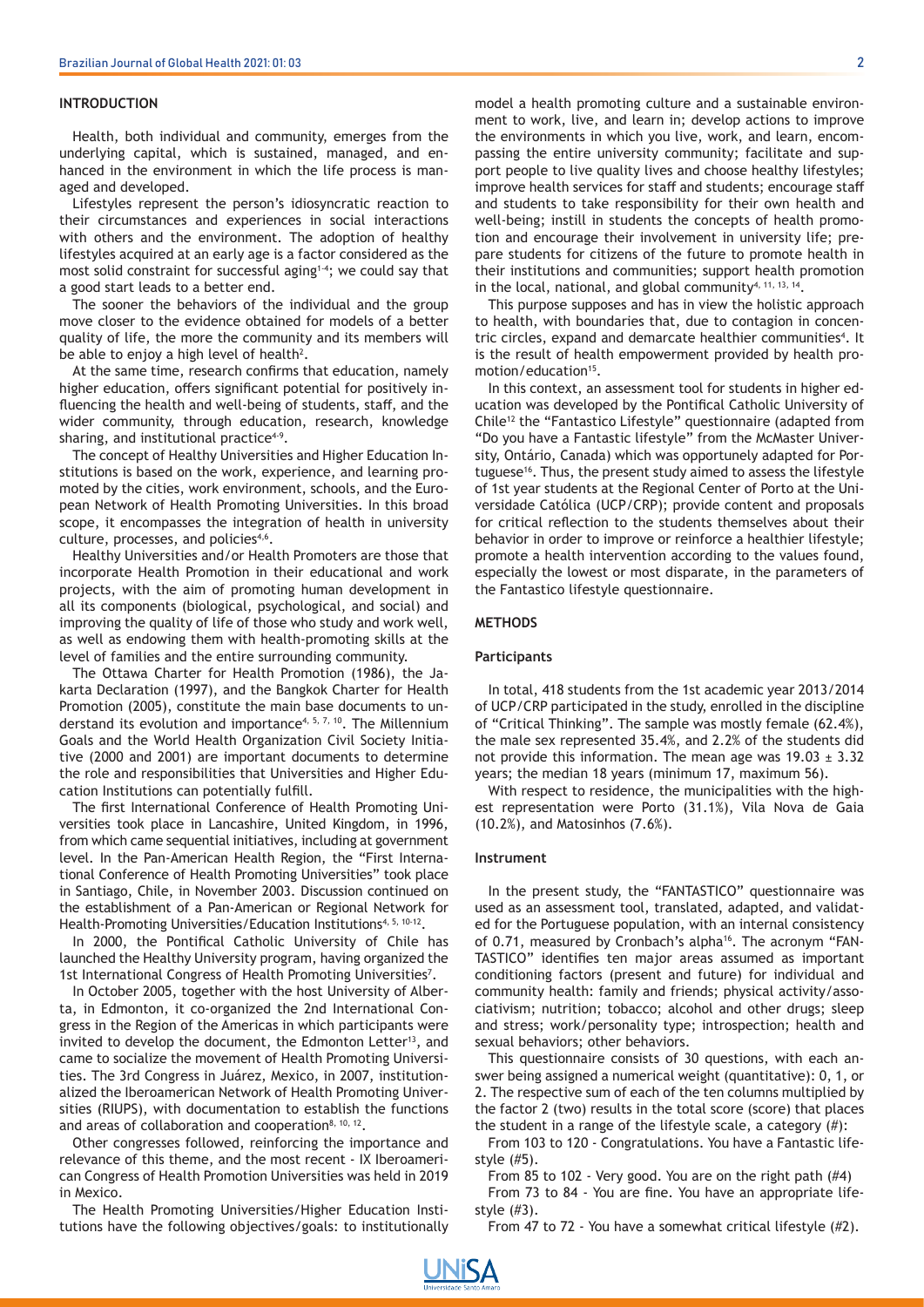From 0 to 46 - You are in the danger zone, but your honesty is an excellent quality (#1).

Attached to the "FANTASTICO" questionnaire, each student was also given a message about each of the items in the acronym, a set of reflections/advice in order to adapt their behavior to the different areas with a view to the "Fantastico" lifestyle. It was intended, therefore, that the respondent should confront, guide, and consolidate their behavior to an option considered as healthier.

The questionnaire was also complemented by two parts: an explanatory introduction and a form for recording demographic data.

## **Procedure**

The questionnaires were distributed to all students of the 1<sup>st</sup> academic year 2013/2014 of UCP/CRP, enrolled in the discipline of "Critical Thinking", during the month of November 2013. All students who volunteered to participate gave their ethical written consent (acceptance/participation form).

#### **Statistical analysis**

The results obtained were worked out statistically using a spreadsheet in Excel® and the SPSS® program. The statistical analysis was based on descriptive and inferential statistics.

#### **RESULTS**

The global behavior measured by the "FANTASTICO" was configured as "very good" (global final score of 89.78), which corresponds to the message "You are on the right path". When differentiating by groups/categories, it was found that: 11.6% of respondents are in category 5, the highest (from 103 to 120 points); 56.1% in category 4; 24.5% in category 3; 7.6% in category 2; and 0.3% in category 1.

The behavior (translated into the global Fantastico index) was similar for both sexes  $(x2 = 5.07$  gl=4 p=0.28).

In Table 1, it can be seen that by grouping categories 1 with 2, and 4 with 5, the distribution of frequencies per course is revealed, with a highly significant difference  $(x^2 = 47.762 \text{ p} = 0.000)$ .

| Table 1. Global distribution (percentages) of 1st year students |
|-----------------------------------------------------------------|
| at the Catholic University - Porto by Course and by Category    |
| regarding the "Fantastico" Lifestyle.                           |

| <b>COURSE</b>          | <b>CATEGORIES 1+2</b> | <b>CATEGORY 3</b> | <b>CATEGORIES 4+5</b> |
|------------------------|-----------------------|-------------------|-----------------------|
|                        | (%)                   | $(\% )$           | (%)                   |
| <b>Bioengineering</b>  |                       | 7.1               | 92.9                  |
| Law                    | 5.8                   | 29.8              | 64.4                  |
| <b>Economics</b>       | 8.3                   | 22.2              | 69.4                  |
| <b>Nursing</b>         |                       | 26.3              | 73.7                  |
| <b>Management</b>      |                       | 36                | 57                    |
| Microbiology           | 10                    | 6.7               | 83.3                  |
| <b>Nutrition</b>       | 9.4                   | 18.8              | 71.9                  |
| Psychology             | 5.3                   | Ω                 | 94.7                  |
| Sound and image        | 29.2                  | 25                | 45.8                  |
| <b>TOTAL</b>           | 7.7                   | 24.5              | 67.9                  |
| $x^2$ = 47.762 (0.000) |                       |                   |                       |

The courses in "Psychology", "Bioengineering", and "Microbiology" are the most important in the higher categories, with "Law", "Management", and "Sound and Image" presenting values below the category mean; those with the most weight contributing to the lower categories were "Sound and Image", "Microbiology", "Nutrition", and "Economics". "Bioengineering" and "Nursing" were those for which the percentage was 0% in categories 1+2.

According to each item of the acronym (Table 2) we see that, except for "family and friends" and "nutrition" (for which the zero value was not recorded), students were included in all possible range values.

| Table 2. Distribution of the values of each component of the |
|--------------------------------------------------------------|
| acronym ("FANTASTICO") and respective variation              |

| <b>ACRONYM</b>            | <b>MAXIMUM</b><br><b>VALUE OF</b><br><b>ITFM</b><br>(REGISTERED<br><b>VARIATION)</b> | <b>VARIATION</b><br><b>VALUE</b> | <b>MEAN</b><br>(% OF<br><b>POSSIBLE</b><br><b>VALUE)</b> | <b>MEDIAN</b>  |
|---------------------------|--------------------------------------------------------------------------------------|----------------------------------|----------------------------------------------------------|----------------|
| <b>Family and friends</b> | 4                                                                                    | 3                                | 3.68                                                     | $\overline{4}$ |
|                           | [1-4]                                                                                |                                  | (92.0)                                                   |                |
| Physical activity/        | 6                                                                                    | $\overline{6}$                   | 3.76                                                     | 4              |
| associativism             | $[0-6]$                                                                              |                                  | (62.7)                                                   |                |
| <b>Nutrition</b>          | 6                                                                                    | 5                                | 3.85                                                     | 4              |
|                           | [1-6]                                                                                |                                  | (64.2)                                                   |                |
| Tabacco use               | 4                                                                                    | 4                                | 2.87                                                     | 4              |
|                           | [0-4]                                                                                |                                  | (71.8)                                                   |                |
| Alcohol and other drugs   | 12                                                                                   | 12                               | 10.61                                                    | 11             |
|                           | $[0-12]$                                                                             |                                  | (88.4)                                                   |                |
| Sleep and stress          | 6                                                                                    | 6                                | 4.22                                                     | 4              |
|                           | [0-6]                                                                                |                                  | (70.3)                                                   |                |
| Work; personality type    | 6                                                                                    | 6                                | 3.77                                                     | 4              |
|                           | $[0-6]$                                                                              |                                  | (62.8)                                                   |                |
| Introspection             | 6                                                                                    | 6                                | 4.43                                                     | 5              |
|                           | [0-6]                                                                                |                                  | (73.8)                                                   |                |
| <b>Health and sexual</b>  | 6                                                                                    | 6                                | 4.08                                                     | 4              |
| behaviors                 | $[0-6]$                                                                              |                                  | (68.0)                                                   |                |
| <b>Other behaviors</b>    | 4                                                                                    | 4                                | 3.62                                                     | 4              |
|                           | $[0-4]$                                                                              |                                  | (90.5)                                                   |                |

in the1st year students of the Catholic University - Porto.

The highest values obtained approaching the mean were for "family and friends" (92.0%), "other behaviors" (90.5%), "alcohol and other drugs" (88.4%), "introspection" (73.8%), "tobacco" (71.8%), and "sleep and stress" (70.3%), followed by "health and sexual behaviors" with 68%, "work and nutrition" with 64.2%, "personality type" with 62.8%, and, with the lowest value, "physical activity/associativism" 62.7%.

Of the total values for the component "Family and friends", it was found that, of the 404 validated respondents, 75.0% obtained a value 1.

For the subcomponent "I have someone to talk to about the issues that are important to me", it was found that 90.8% obtained the maximum score (almost always), 9.0% intermediate (sometimes), and 0.2% null.

As for the other subcomponent "I give and receive care/ affections", 78.4% received the maximum score and 1.2% the minimum (almost never); 20.4% received one point.

Regarding "Physical Activity/Associativism", 9.2% of respondents obtained the maximum possible value of 6,  $(n = 404)$ . The majority (35.6%) received a total of 4 points, followed by 3 (21.5%), 5 (17.6%), 2 (10.6%), 1 (5.0%), and 0 (0.5%).

In the subcomponent "I am a member of a community group and actively participate in activities", the sum of 0 points stood out with 51.3%, followed by 1 and 2, with 24.6 and 24.1%, respectively.

Conversely, in the subcomponent "I perform physical activity (walking, climbing stairs, housework, gardening) or sport for 30 minutes at a time", 68.6% of respondents were rated 2, 26.6% were rated 1, and 4.8% 0.

In the same way, in the third subcomponent "I walk at least 30 minutes daily", 52.6% of the students scored 2 points, 37.5% 1 point, and 9.8% 0.

With a total of 6 points for the "Nutrition" component (n = 401) the percentage distribution in decreasing order was as follows: 45.1% with 4, 25.9% with 3, 15.58% with 5, 7.2% with 2, 5.7% with 6, and 0.5% with 1.

Responding to "I eat two servings of vegetables and three servings of fruit daily", 59.6% scored 1 (sometimes), 20.3% 2 (every day), and 20.1% 0 (almost never).

As for "Frequency that I eat hypercaloric foods (sweet and/ or savory) or fast food": 78.2% eat "some of these" (1 point), 11.3% "none of these" (2 points), and 10.5% "all of these".

With regard to "I am over my ideal weight by", 86.1% reported from 0 to 4 kg (2 points), and 10.9% and 3.0% from 5 to 8kg and more than 8 kg, respectively.

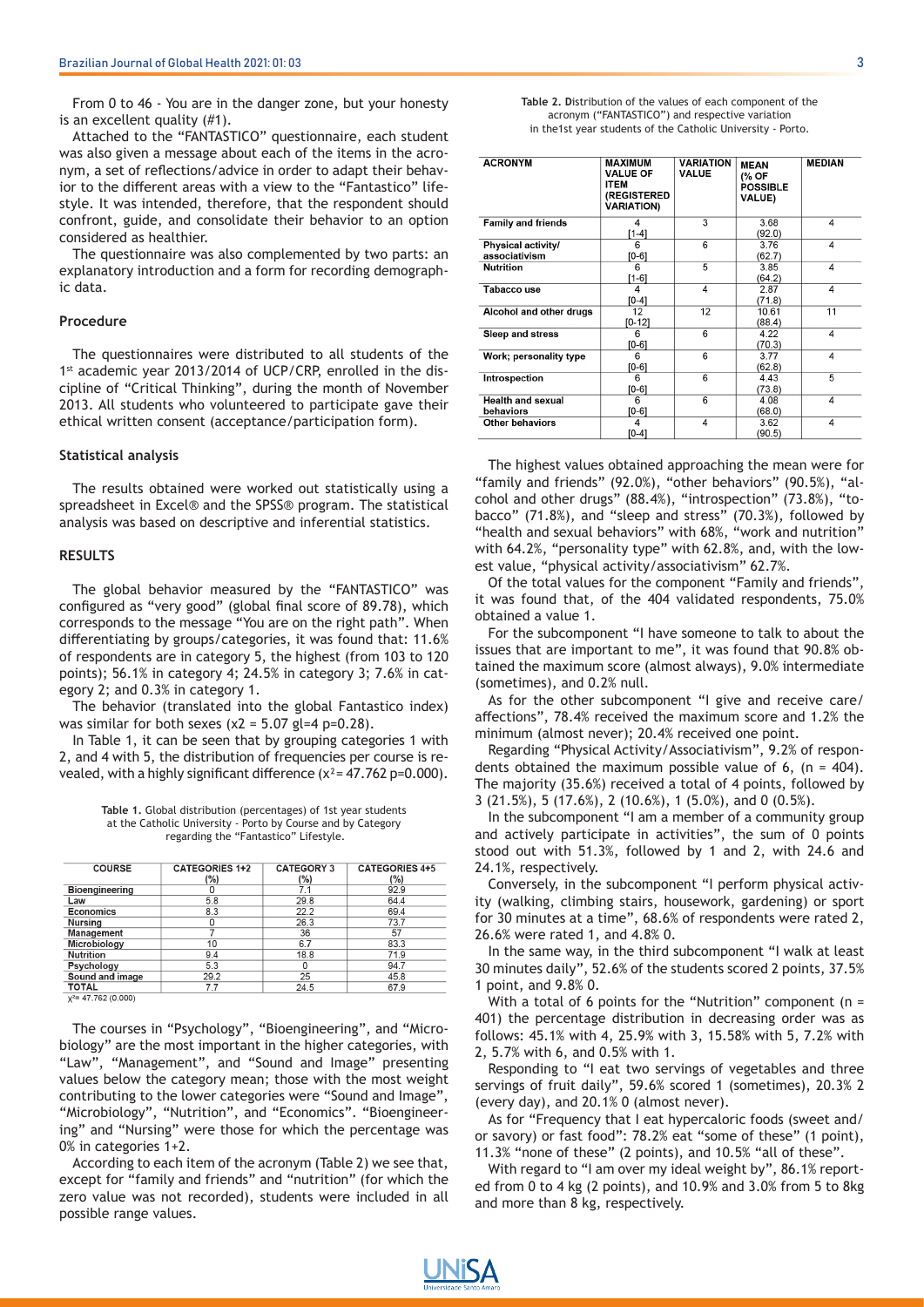With regard to item 4, related to smoking, of the 403 respondents, 58.8% obtained the maximum score (4 points), 25.6% 1 point, 6.0% 0 points, and 5.0%, and 4.7% respectively 3 and 2 points.

In the subcomponents: 60.2% of the respondents (397) "did not smoke in the last 5 years", 34.5% "smoked this year", and 5.3% "did not smoke in the last year". Regarding the number of cigarettes smoked per day, 5.8% registered "more than 10"; 27.0% "1 to 10", and 67.3% "none".

"Alcohol and other drugs" refers to acronym 5, and is the one that contributes the most to the column sum:  $12$  (6 + 6). This total was achieved in 35.7% of the 403 respondents; 31.0% totaled 11, 13.9% (10), 9.7% (9), 4.0% (8), 2.2% (7), 2% (6),  $0.5\%$  (5),  $0.5\%$  (4),  $0.2\%$  (2), and  $0.2\%$  (0).

Considering the mean weekly alcohol intake, 90.7% of the students selected the option "0 to 7 drinks", 6.0% "8 to 12", and 3.3% "more than 12". Drinking more than 4 to 5 drinks on the same occasion was reported as "never" by 46.4%, "occasionally" by 42.6%, and "frequently" by 11.0% of respondents.

 The practice of driving motor vehicles after drinking was reported as "frequent" by 2.3%, "rare" by 6.3%, and "never" by 91.5% of students.

With regard to illegal psychoactive substances, 86.7% "never" use them, 10.8% "occasionally", and 2.5% "frequently".

Excessive medication use was reported with similar values: 87.5% "almost never", 10.0% "sometimes", 2.5% "almost daily".

On the daily intake of stimulating drinks (coffee, tea, or similar content), 86.0% of respondents reported this "less than 3 times a day", 12.3% "3 to 6 times", and 1.8% "more than 6 times".

With respect to "sleep and stress" (item 6), only 17.9% of students ( $n = 403$ ) reached the 6 possible points in the global sum; 27.4%, 26.9%, 18.7%, 6.2%, 2.7%, and 0.2% presented decreasing score values from 5 to 0.

Regarding "I sleep well and feel rested" (0 to 2 points), the majority (57.4%) indicated "sometimes" (1 point), 34.8% "almost always" (2 points), and 7.8% "almost never".

With similar percentages, participants responded to the question "I feel capable of managing stress", 48.4% of students answered, "almost always", 47.1% "sometimes", and 4.5% "almost never".

"I relax and enjoy my free time" was reported as "almost always" by 58.1%, "sometimes" by 37.8%, and "almost never" by 4%.

Item 7 is linked to "Work/Personality type". Of the respondents with validated responses ( $n = 403$ ), 3.7% registered 6 points; the highest frequencies were for 4 points (31.3%), 3 points (28.0%), and 5 points (24.8%); with 2 and 1 points presenting 9.2% and 2.7% of students, respectively; 0.2% of respondents scored 0 points.

As for the first component ("I feel I am in a hurry and/or busy"), 66.5% registered "sometimes", 25.9% "almost never", and 7.6% "frequently". "I feel bored and/or aggressive" recorded the following percentages: 52.5% "sometimes", 42.7% "almost never", and 4.6% "frequently".

For the question "I feel happy with my work and activities in general", 61.3% of the students reported "almost always", 36.4% "sometimes", and 2.3% "almost never".

"Introspection" (item 8) had 403 validated responses. In total, 28.8% and 24.8% of the students received 6 and 5 points, 19.1% received 3, and 18.9% 4 points. The decreasing values followed (2, 1, and 0) were awarded to 6.7%, 1.0%, and 0.7%.

"I am an optimistic and positive person" included 54.8% of students in "almost always", 38.4% in "sometimes", and 6.8% in "almost never".

For 51.5% of students, "I feel tense and/or oppressed" occurred "sometimes"; "almost never" for 46.0%, and "frequently" for 2.5%.

"I feel sad and/or depressed" was recorded by 55.8% of students "almost never", 41.0% "sometimes", and 3.3% "frequently".

The "Health and sexual behaviors" (item 9) gave a possible score of up to 6 points. The highest percentage (29.4%) of respondents  $(4 = 401)$  corresponded to 4 points, followed by 5  $(28.7\%)$ , 3 (18.2%), 6 (12.2%), 2 (8.7%), 1 (1.7%), and 0 (1.0%) points. "

Of the 399 validated responses to "I carry out periodic health assessment exams", 33.3% of the students reported "always", 49.1% "sometimes", and 17.6% "almost never". Regarding the second question of this component "I talk to a partner and/or family about sexuality issues", the highest percentage (47.2%) registered "sometimes", 30.9% of students reported "always", and 21.9% "almost never".

Regarding the question "In my sexual behavior, I worry about my self-care and the care of my partner", 87.2% of the students answered, "almost always"; 8.3% "sometimes", and 4.5% "almost never".

"Other behaviors" is the concluding item of the acronym. The maximum score (4) was received by 69.5% of the 403 respondents, 24.3% of students received 3 points, 5.5% 2 points, and with 1 and 0 points 0.5% and 0.2%.

The answers ( $n = 399$ ) to the question "As a pedestrian or as a driver, I respect road safety rules" were: "always" with 76.7%, "sometimes" with 22.8%, and "almost never" with 0.5%.

The last question "use seat belts" was responded by 87.7% with "always", by 11% with "sometimes", and by 1.3% with "almost never".

After analyzing each item, the relative weight of the item values was verified (Table 3) in order to understand the item of the acronym whose removal was most accentuated. The item "family and friends" stands out with the greatest weight.

**Table 3.** Relative weight by acronym and the order regarding the "Fantastico" Lifestyle in the 1st year students of the Universidade Católica - Porto.

| <b>ACRONYM</b>                     | <b>RELATIVE</b><br><b>WEIGHT</b> |                |
|------------------------------------|----------------------------------|----------------|
| <b>Family and friends</b>          | 1.8396                           |                |
| Physical activity/associativism    | 1.2534                           | 10             |
| <b>Nutrition</b>                   | 1.2820                           | 8              |
| Tabacco use                        | 1.4343                           | 4              |
| Alcohol and other drugs            | 1.7677                           | 3              |
| Sleep and stress                   | 1.4074                           | 6              |
| Work; personality type             | 1.2551                           | 9              |
| Introspection                      | 1.4773                           | 5              |
| <b>Health and sexual behaviors</b> | 1.3603                           |                |
| <b>Other behaviors</b>             | 1.8081                           | $\overline{2}$ |

#### **DISCUSSION**

The University, for various reasons and for different structures and communities, is a privileged place for intervention with a referential and behavioral model<sup>4</sup>. This institution has the mission of teaching/learning, research, and innovation. It is a place with conditions and resources that enable the establishment of change processes, favoring and developing potential capacities, attitudes and critical behaviors for the benefit of a healthy society, through the development and application of projects, promotion, and intervention programs in health and well-being at the level of the university community as well as in society<sup>17</sup>.

For young people (an age group vulnerable to the adoption of new behaviors, especially in group interdependence), it is a decisive time of transition<sup>2</sup>, namely in the field of health promotion, a process that aims to increase control over individual, socio-community, and environmental health determinants<sup>1, 7, 10, 18</sup>.

It appears that there has been little investment in health education in higher education institutions, which are considered as institutions that can lead the actions in this area of promotion<sup>5, 19</sup>, both in the long term, and in the short and medium terms, whether at the individual, community, regional, or national level<sup>7</sup>.

The "FANTASTICO" is, at this moment, the first step towards a diagnosis, the starting point for investigating and assessing

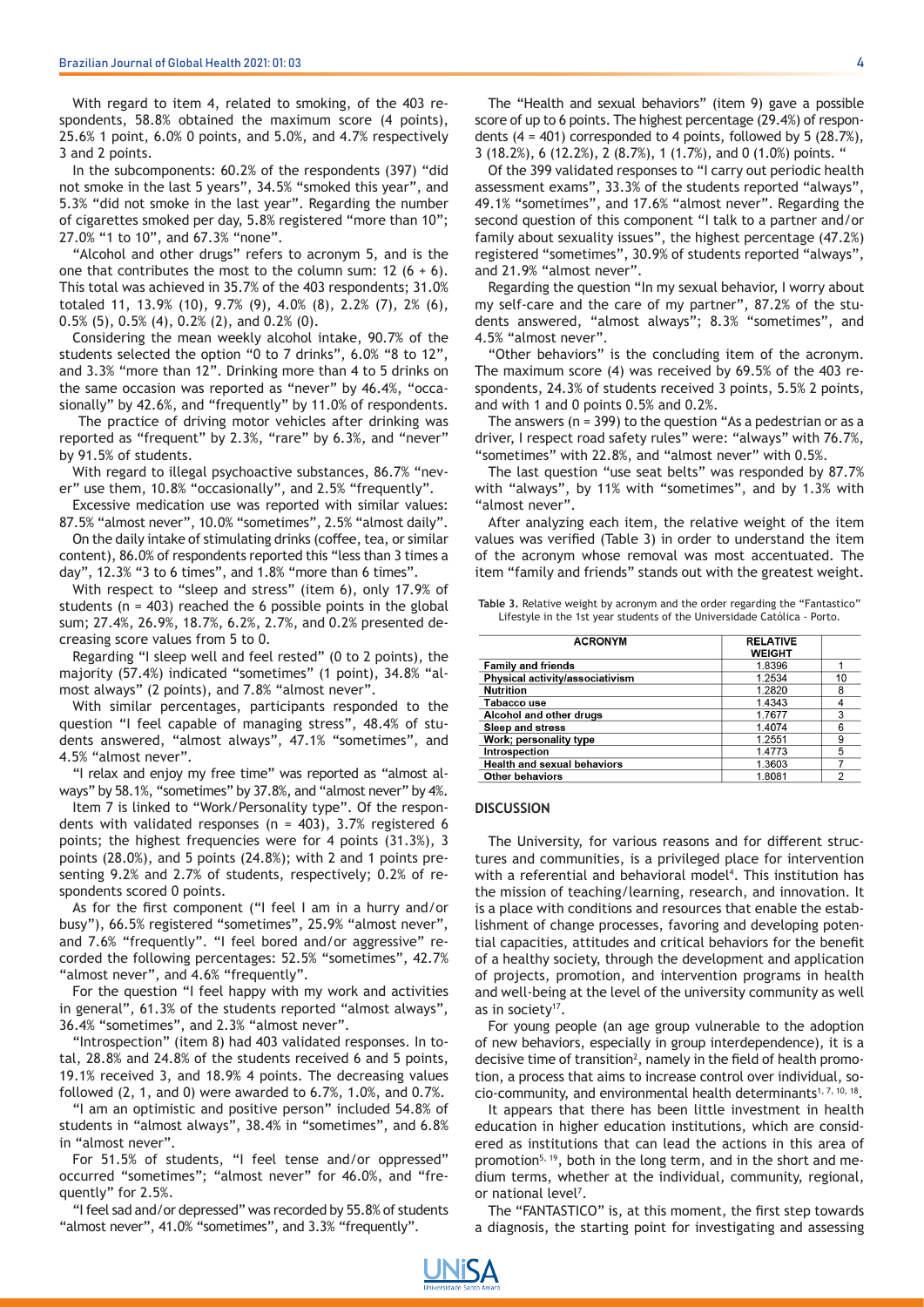the needs of higher education students at our Regional Center at the University. The relevance of the use of this questionnaire is related to the fact that it is a very accessible questionnaire, which is quick to complete and allows feedback to the participant, in relation to their lifestyle. The questionnaire has recently been used in other studies, such as in studies carried out by Goetz and collaborators<sup>20</sup> and Beltran et al.<sup>21</sup>.

The situation of the global position of the 1st year students of Católica Porto can be considered good; the same was observed by Martins et al.<sup>22</sup> in students at the University of Algarve and by Silva et al.<sup>3</sup> in Sergipe, however, not without the need for intervention, as the objective will always be utopia, at least in the middle category considered as having an adequate lifestyle (from 73 to 84 points). It can be assumed that the qualification of the occupied position (good lifestyle) will occur because it concerns students with higher education and, possibly, from families with higher education (note that the institution studied is a private university).

Contrary to what was seen in the studies of Stewart-Brown et al.23 with the application of the SF36 and, also in studies of Soto et al.<sup>24</sup> and Arguello et al.<sup>1</sup>, with the "Cuestionário de Estilo de Vida en Jóvenes Universitário" (CEVJU) there were no differences between sexes. In agreement, but not with such weight, we could assume as the setbacks to work our equivalent stress which occupies the 6th position<sup>1, 23, 24</sup>.

We found that the less advantageous situations of students (7.9% in groups 1 and 2) are equivalent to the 7.2% registered by Martins et al.<sup>22</sup>. This value, together with that of the intermediate group (24.5%), should define the primary intervention strategy in order to move as many of these students (32.2%) as possible into groups 4 and 5.

The differences found by course, highlight the reinforcement to be given especially to those courses with students whose percentages in groups 1 and 2 are the highest: "Sound and Image", "Microbiology", "Nutrition", and "Economics". This intervention strategy should above all take into account the items of the acronym whose removal was most accentuated; we can verify this by considering the relative weight of the item values. High weight was awarded to the item "Family and friends" which may be in parallel with the study by Soto et al.<sup>24</sup> and in disagreement with the study by Silva et al.<sup>3</sup> in which the equivalent questionnaire was applied, although to students of Physical Education and in which 15% of respondents scored inadequately, compared to our 6.4%.

The results of our study may be considered better than those of Silva et al.<sup>3</sup> regarding the "Physical activity" component and are not consistent with the findings of other studies, although with different methodologies<sup>1, 9, 24</sup>. In this item, the fraction of the greatest weight that we found is due to the "Associativism" component for which a motivating intervention should be carried out and that it is also one of the values inserted and that considers health promotion.

As for "Nutrition", there is also some agreement, namely in comparison with what is referred to in the aforementioned studies. We must emphasize the circumstantialism of the students if they are far from their family, going to bars and canteens, and often living alone or in shared housing, results that also corroborate the study by Howlt et al.<sup>25</sup>.

Smoking habits assessed by behavior in the previous year have high values and are in line with those of other studies<sup>3, 6</sup>.

Regarding alcohol consumption, it was found that 9.3% of students may be drinking too much, and that 11% "often consume 4-5 drinks on the same occasion". This fact is in agreement with the studies mentioned above<sup>3, 6, 25</sup>, although the evaluation was based on different methodological instruments.

As for sleep and stress, globally, the position, although inferior, is close to the study by Silva et  $al<sup>3</sup>$ . In other studies, such as the one performed by Beltran et al. $^{21}$ , there was a greater

probability that the sleep pattern conditioned the rest obtained during sleep and allowed the enjoyment of free time. Regarding stress, the presentation of inappropriate habits was not as worrying as in other studies $21$ .

With regard to the items "Work/personality type", "Introspection", "Health and sexual behaviors", and "Other behaviors", the values found, as far as it is possible to compare, seem to put our students in a better position than those found in the literature.

## **Limitations of the study**

As a limiting point, but at the same time a strategic challenge for the future, is the application limited to the first year students of the University.

As strengths to highlight in this study, the sample size, the questionnaire application method, and the response rate obtained stand out.

## **CONCLUSION**

Entry into University represents a new phase of the life cycle, marked by a need to adapt to the environment. The behavioral and attitudinal situation revealed by our students through the "FANTASTICO" indicates a population that globally seeks health and its associated well-being. The continuation of the collection of this information in addition to an updated diagnosis should serve as an evaluative reference for health promotion actions (research-education-action) that are planned and carried out in practice. This specific intervention model should have an integrative and instrumental action with a comprehensive and multifaceted structure, properly and realistically implemented.

The present work can represent not only a step towards future research and intervention, but also a starting point for comparison and cooperation with international studies.

Health promoting universities are today the emerging thinking of a new public health. A Healthy University, based on promoting health for the development of human beings, aspires to create a learning environment, through a culture that boosts the health, well-being, and sustainability of its community and enables all members to reach their full potential. The current challenge is that, in addition to the knowledge that should continue to be transmitted, it is essential to generate long-lasting attitudes and behaviors, creating a specific "organizational culture", investing in particular in motivations, sense of risk, assertiveness, and critical spirit at the community and individual levels.

## **ACKNOWLEDGEMENTS**

Master teacher Maria Eduarda Matos for the help in this work and, above all, for the work of statistical analysis carried out. Prof. Doctor Helena Gil da Costa and all the teachers of Critical Thinking who were so kindly willing to collaborate for this study. To all students who voluntarily participated in the study.

#### **REFERENCES**

- 1. Arguello M, Bautista Y, Carvajal J, De Castro K, Díaz D, Escobar M, et al. Estilos de vida en estudiantes del área de la salud de Bucaramanga. 2009.
- 2. Dooris M. Health Promoting Universities: Policy and Practice–A UK Perspective. Campus Partnership for Health, San Antonio. 2001.
- 3. Silva DAS, Pereira IMM, de Almeida MB, dos Santos Silva